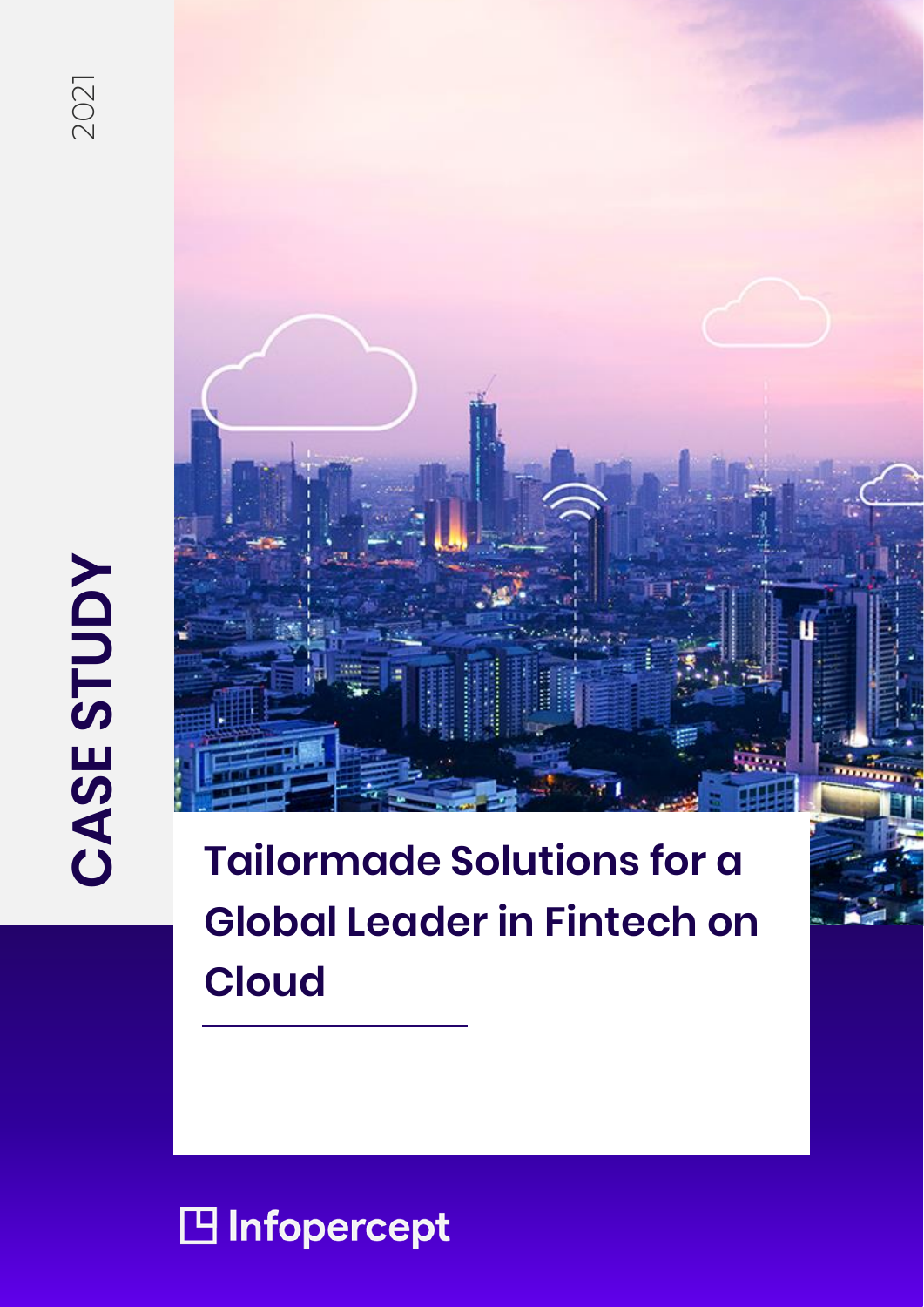## **Introduction**

A global leader in investment banking and financial services, this company provides solutions to governments, corporations, and institutions alike in over 100 countries. It has a strong hold over consumer and commercial banking as well.

The company had plans to acquire a fintech company that delivers financial services through online banking, mobile apps etc. As is crucial in the banking sector, a lot of private and confidential information needs to be protected and safe-guarded against malicious attacks. The company was keen that all security requirements and compliance standards were met before the acquisition.

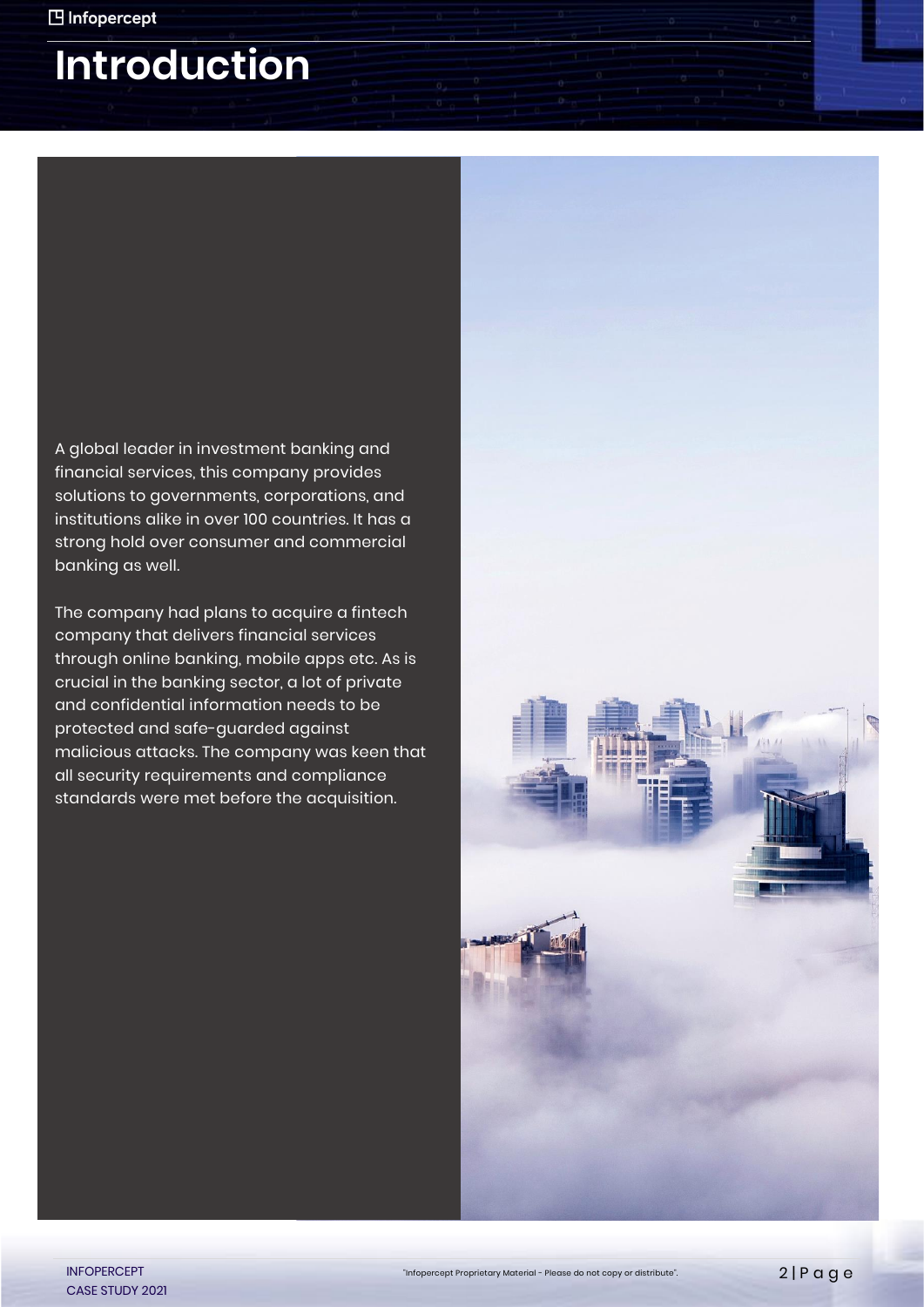# **The Problem**

Traditional financial infrastructure is being replaced by digital technology that brings about a major paradigm shift in the use of old banking methods and services. A massive surge in numbers in the user database of the fintech services, fueled by the global pandemic has catapulted the use of technology that is largely dependent on cloud computing services. This leaves the firms vulnerable to malware attacks, data breaches, digital identity risk, application security risk, cloud-based security risks etc.

In order to cater to the growing database of customers using the fintech applications, the businesses need speed, agility and accuracy. This minimizes the use of local servers and increases dependency on cloud servers.

Secondly, for the acquisition to be complete it is imperative that all compliance standards also be met. The National Institute of Standards and Technology (NIST) set up by the United States Department of Commerce has framed guidelines to help organizations set up a cyber security framework which helps identify, detect and rectify cyber threats. Auditing procedures such as System and Organization Controls (SOC) and ISO 270001 have to be in place in order to secure the business and protect the data and privacy of the clients.

## **Infopercept - A Global Leader in Managed Security Services Provider (MSSP)**

Infopercept was engaged to help identify security threats/loopholes in the fintech company. It also had to ensure that all compliance requirements were met for a smooth takeover by the parent company.

The Infopercept top management signed a retainer and assigned a *shadow CISO* to work in tandem with the CISO of fintech to overlook the work carried out. Together along with a risk/process team, they were able to resolve the security issues and straighten out the compliance requirements.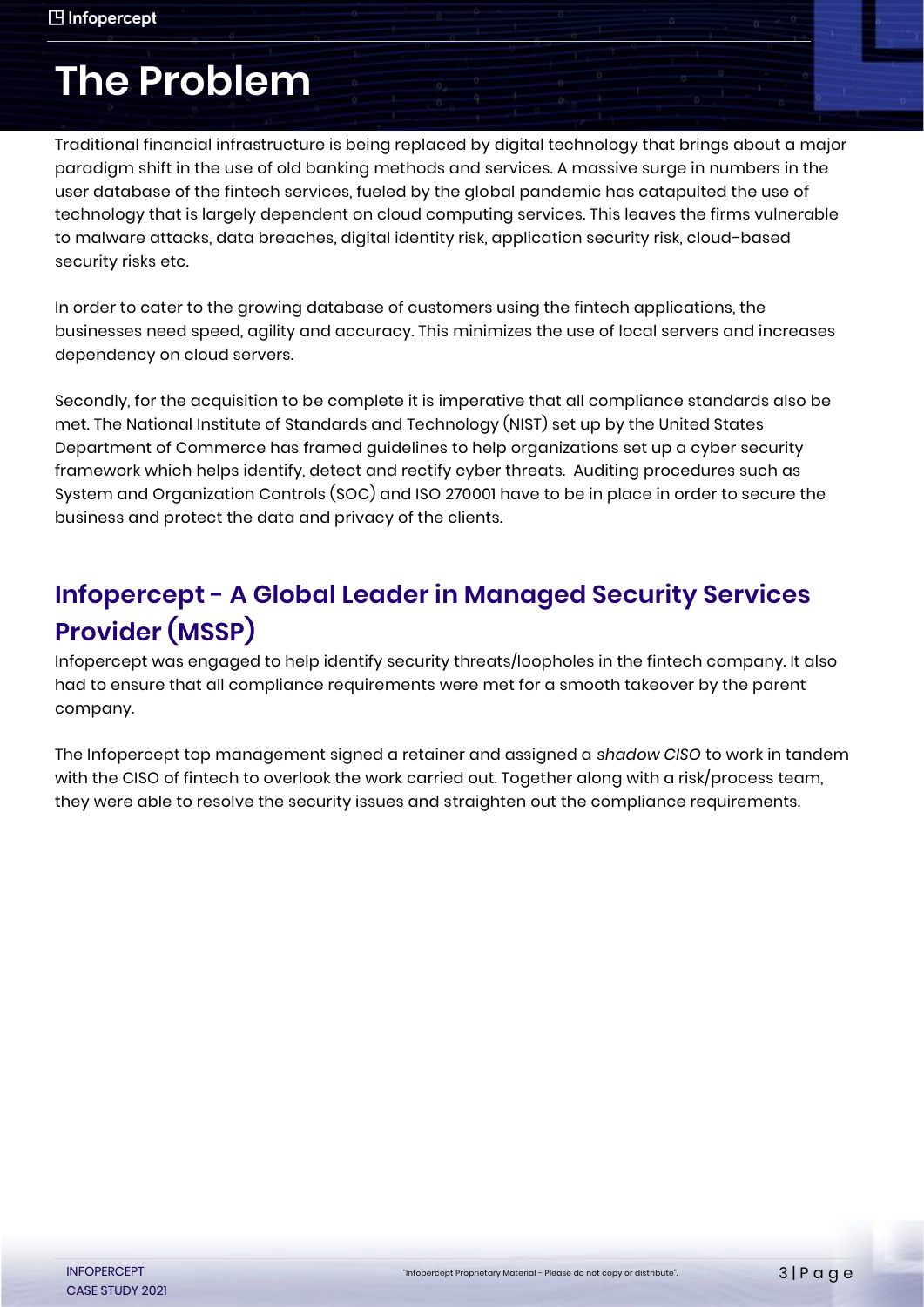# **Solutions**

The Infopercept team decided to adopt the model of integrating development, security, and operation phases, often referred to as *DevSecOps*. This requires fusing the development of software applications with information technology, and simultaneously working on securing the infrastructure. The idea was to be able to address security issues even as they crop up and resolve them immediately. It makes the entire operation easy, fast, and less expensive. This enables the entire IT team to come together and shoulder the responsibility of securing the network.

Infopercept then set up a *Compliance Optimization Center (COC)* team to look after the compliance requirements. This ensured that all international professional standards were met for smooth and efficient business. Some of the functions of the COC were regular audits, management review meetings, random spot checks, etc.

As most of the applications were cloud-based and *API (Application Programming Interface)* was used, it was critical to assess security risks periodically. A large amount of sensitive data is usually shared and exchanged among internal and external systems. A robust API management system was put in place by Infopercept to ensure that data is transmitted securely. A network is secure only as long as periodic checks are in place, as it is a continuous and ongoing process.

The application team is required to deliver the changes in codes frequently and reliably. For this purpose, a strategy of *Continuous Integration and Continuous Delivery (CI/CD)* was adopted. It is a coding policy that aids development teams to efficiently deliver minor changes in code.

Furthermore, as applications use different platforms and tools, it needed a mechanism to integrate and validate changes. The primary aim of CI was to automate the entire process so that teams involved were able to provide better software quality. An automated CD system further delivered the applications to selected environments.

A delicate balance had to be maintained while delivering quality code at top speed. For this purpose, a *static code analysis* was done. As an advanced practice, static code analysis not only saves time and money but also improves code security. While the application was up and running *dynamic code analysis* was established. It checked the code for quality, reliability and security even as the software was being executed. Dynamic code analysis helped prevent bad code from being executed and helped troubleshoot incidents while the code was in production.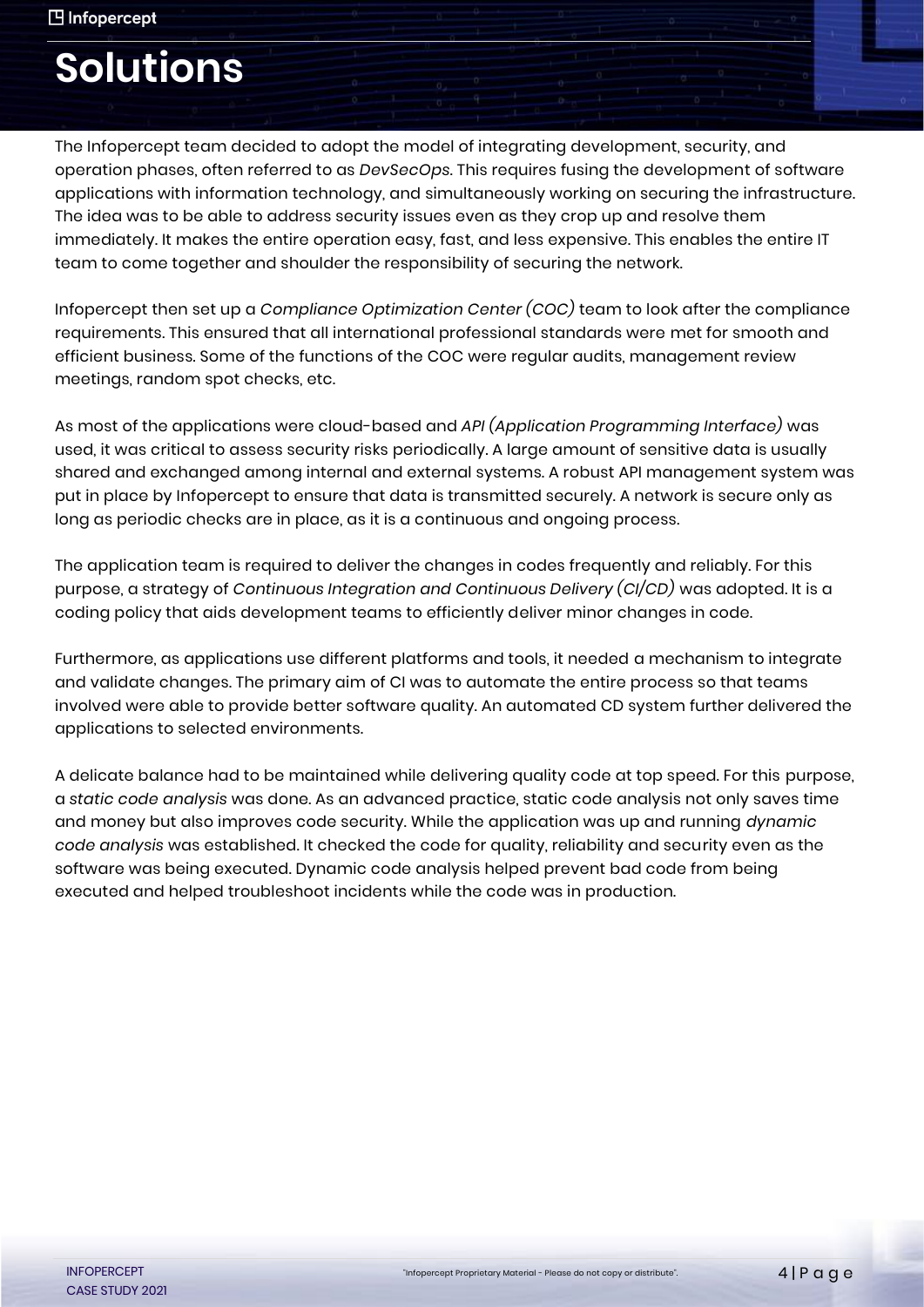## □ Infopercept

# **Security Operations Center (SOC) - 24X7**



People, processes and technology come together to continuously monitor and improve an organization's cyber security posture. This includes either preventing threats or identifying, analyzing, and remediating them. A SOC ensures that all events that are logged in are continuously monitored. The events could be internet traffic, desktops, databases, applications, endpoint systems, etc. The security operation teams put together a collaborative effort to assess and defend against cyber hacks. In a nutshell, an SOC keeps activity logs, ranks events according to severity, takes proactive and reactive measures, provides updates and backup systems, oversees compliance requirements among other features.

## **Benefits**

Using the above mentioned practices, Infopercept was able to meet the security and compliance requirements of the fintech company in a short time. Having worked with large fintech companies in the past, Infopercept with its international exposure, was able to set up the



DevSecOps cycle that kept the system running efficiently. The data was secured in the cloud environment using *Amazon Web Service (AWS)* cloud computing. It provided an **easy to use** platform, and a number of **cost-effective** solutions that were **reliable** and **scalable.**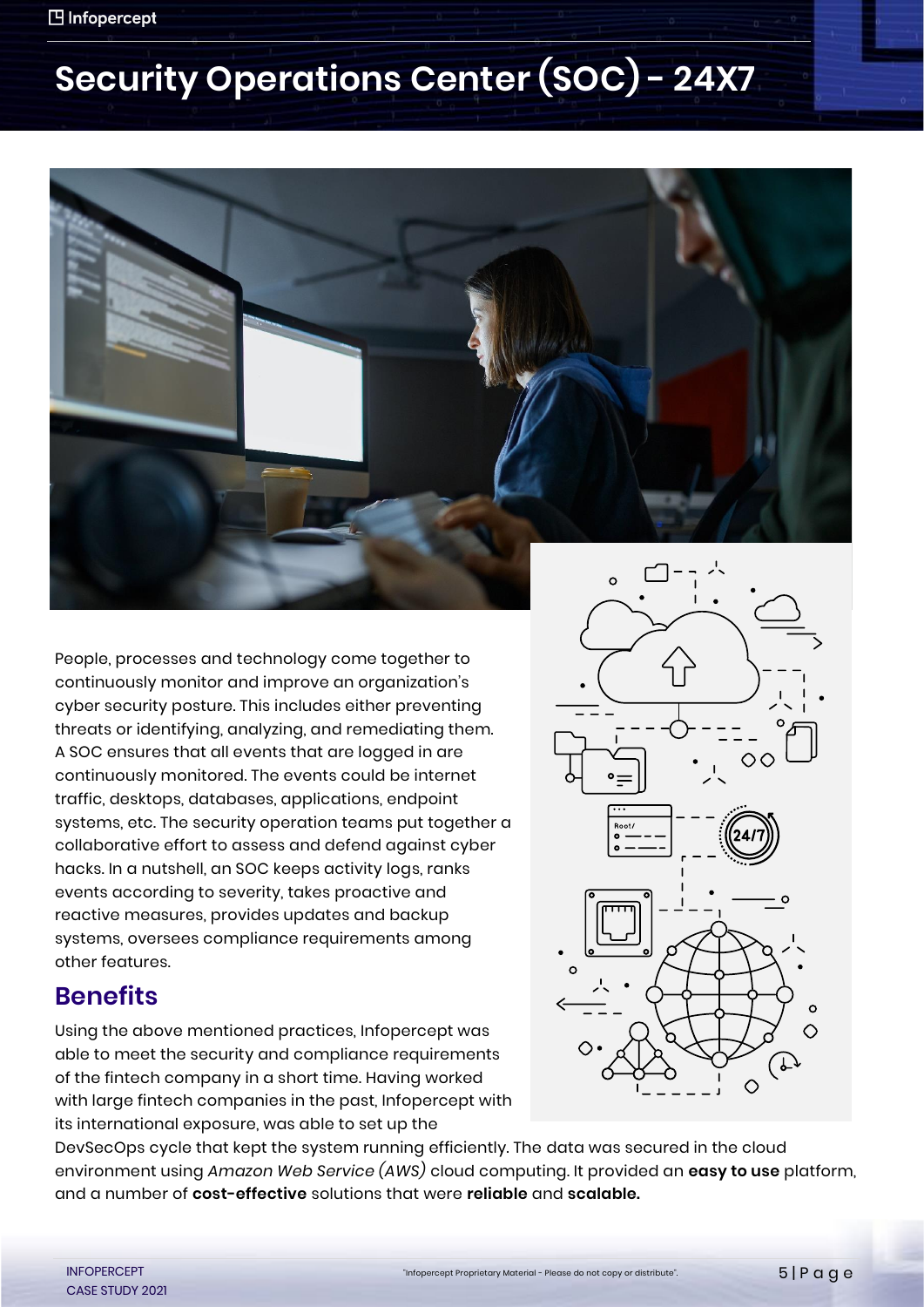### **About INFOPERCEPT**

Infopercept's vision and core values revolve around making organizations more secure through the core values of Honesty, Transparency and Knowledge, so as to enable them to make better informed decisions about their security practices & goals. With our synergistic vision to combine technical expertise and professional experience, we aim to further establish our place as a one stop shop for our clients and partners' cybersecurity and accreditation needs.

Our specialized core team comprises of experienced veterans, technical experts & security enthusiasts having good practical experience & thorough knowledge in the Cybersecurity domain, are abreast of the latest trends and security innovations; ensuring that you always get the best security approach & solutions for your specific business needs, exactly the way you want it to be.

#### **Imprint**

© Infopercept Consulting Pvt. Ltd. 2021

#### **Publisher**

H-1209, Titanium City Center, Satellite Road, Ahmedabad – 380 015, Gujarat, India.

## **Contact Info**

M: +91 9898857117 W[: www.infopercept.com](http://www.infopercept.com/) E [: sos@infopercept.com](mailto:sos@infopercept.com)

## **Global Offices**

UNITED STATES OF AMERICA +1 516 713 5040

UNITED KINGDOM +44 2035002056

**SRI LANKA** +94 702 958 909

**KUWAIT** +965 6099 1177

INDIA +91 9898857117

By accessing/ proceeding further with usage of this platform / tool / site /application, you agree with the Infopercept Consulting Pvt. Ltd.'s (ICPL) privacy policy and standard terms and conditions along with providing your consent to/for the same. For detailed understanding and review of privacy policy and standard terms and conditions. kindly visit www.infopercept.com or refer our privacy policy and standard terms and conditions.